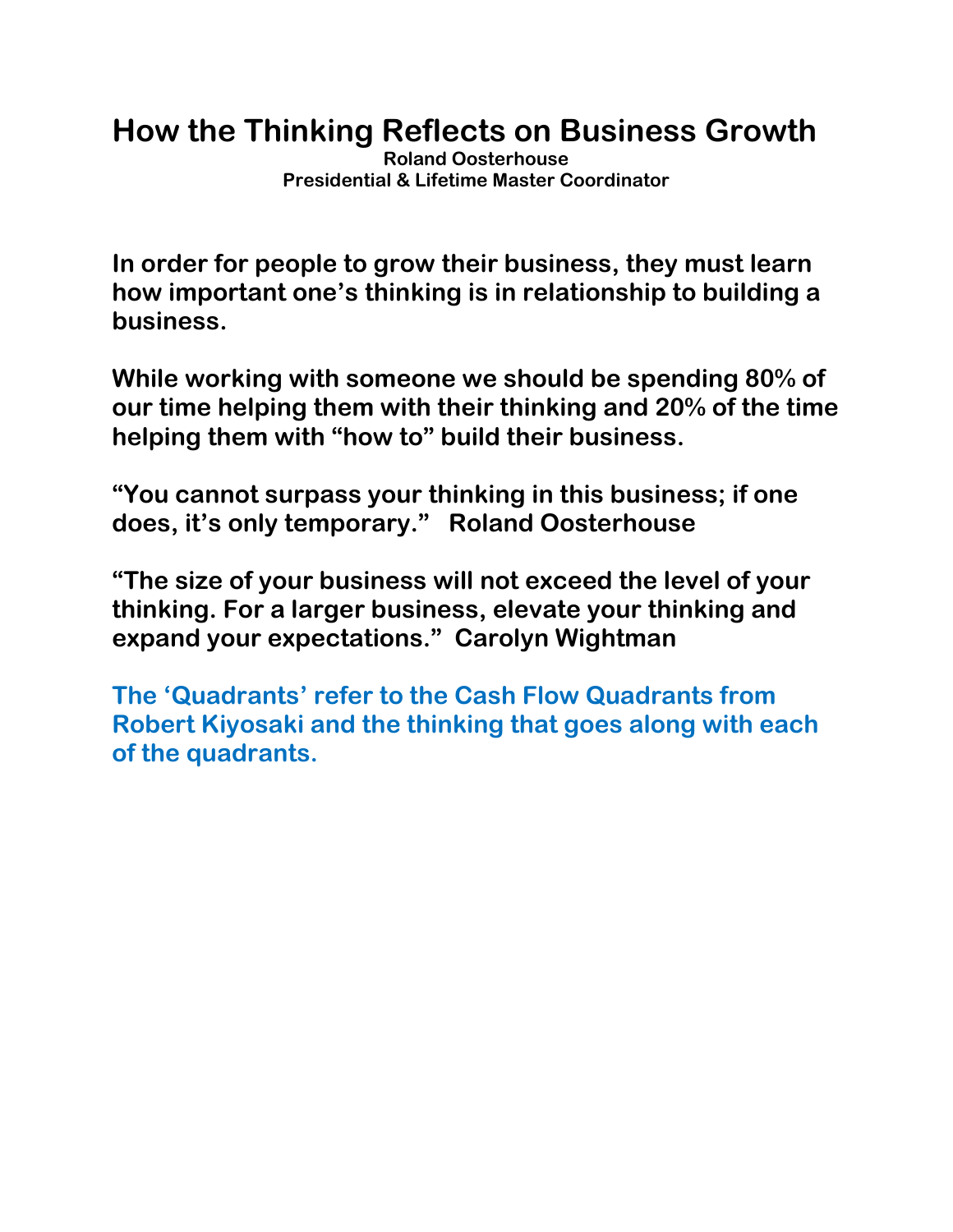# **Hints to check the Level of Thinking**

#### **Non-Business Perspective**

They say "My Doctor Said" They say "Food – or nutrition -- doesn't make a difference" The products are "too expensive" "I have tried other vitamins" "It is all about DNA and genetics anyway" "I must ask my doctor first" What are the chances of this person becoming a Master Coordinator – or even a business owner with a modest team? E Employee Thinking

# **Customer / Member Thinking**

"I can't sell." Terrified for someone to think they're selling "Nobody can afford this" "I don't know anyone who would want to buy" "I am too busy to do the Shaklee Business" Having a business isn't for me "I can never do what you do" What are the chances of this person becoming a Master Coordinator – or even taking a leader role as a Small Business Owner?

#### **Mini Mart Owner**

profession.

Volume 1000 per month They say "I just want to help others. I don't want to sell." "I don't want to make money" "I don't want to sell to family and friends" Concerned about 'rejection' Don't see the value of investing in their business They focus on negative press of 'networking marketing' and don't see this as an honorable

What are the chances of this person becoming a Master Coordinator? What chances can they move to Small Business Owner (Director) and sustain a solid business?





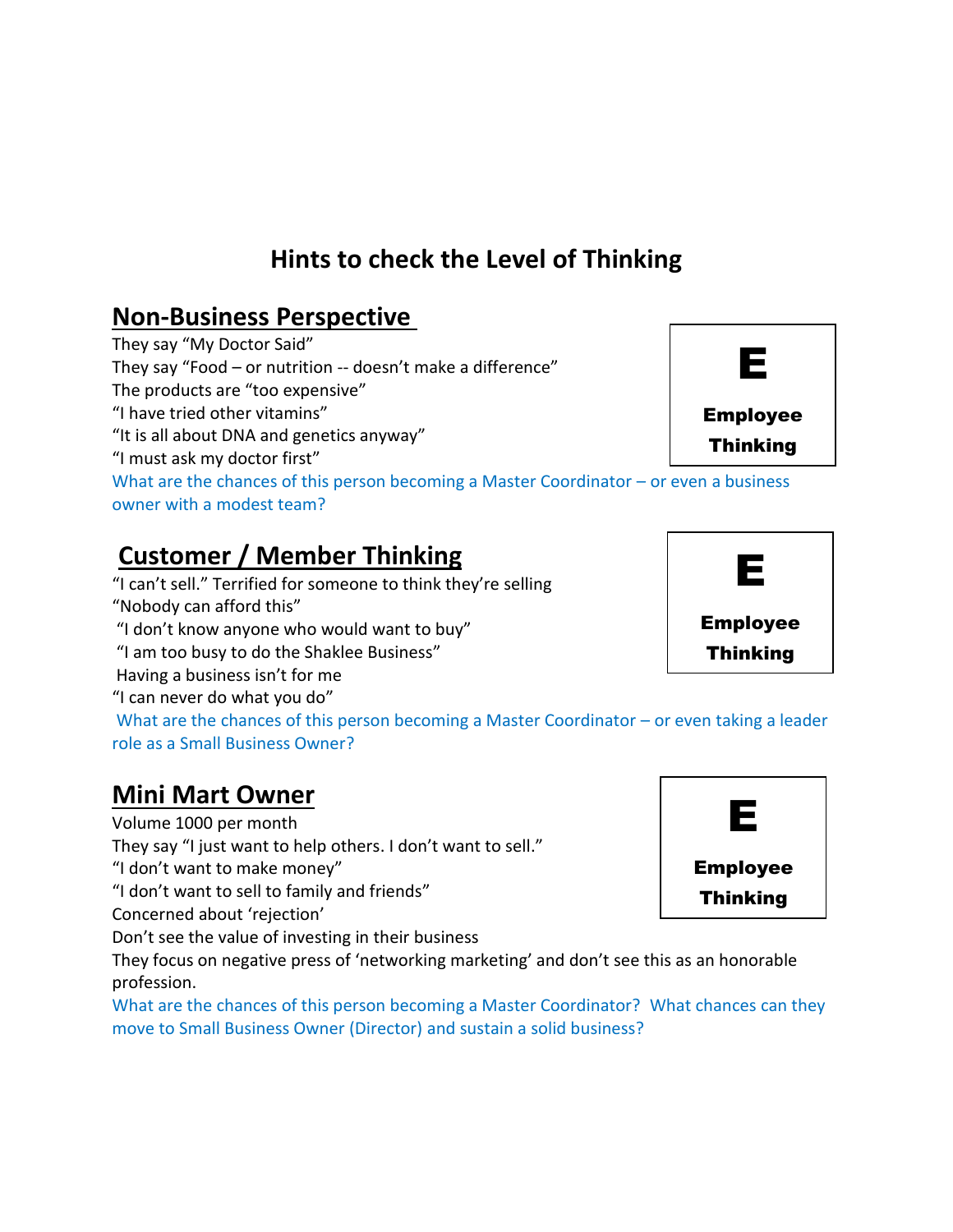#### **Director**

Volume 2000 – 2500 per month

"I hope the customers will buy more"

They tend to be more concerned about their own personal business and less about the people in their group

They always worry about their business volume They quickly ask questions like:

- "How much do you want to make"
- "When do you want to be a Director"
- "You know the sky is the limit"

"I hope I can get higher volume"

They lack confidence for others and themselves

They have a hard time accepting success

They tend to make statements – ask very few questions

They are always looking for Business Builders in spite of the fact they don't have a goal for themselves

What are the chances of this person becoming a Master Coordinator? If people follow the model they're setting, how far do you see their business organization expanding?

# **Executive Coordinator**

On average, they make \$50,000 a year Approximately  $5 - 7$  Directors in the group They say things like "I can help you build" They tend to be forceful and are seen as 'the leader' They like to use different programs and keep changing They try to control everyone's business in their group They attempt to use excitement and activity to build their group What are the chances of this person becoming a Master Coordinator? (5%)

# **Sales Leaders That Build an Organization**

They have about 20+ Directors in their group They are risk takers They know the direction they are going They talk about their goals with clarity They ask lots of gentle questions – such as:

Why does Shaklee interest you?







S